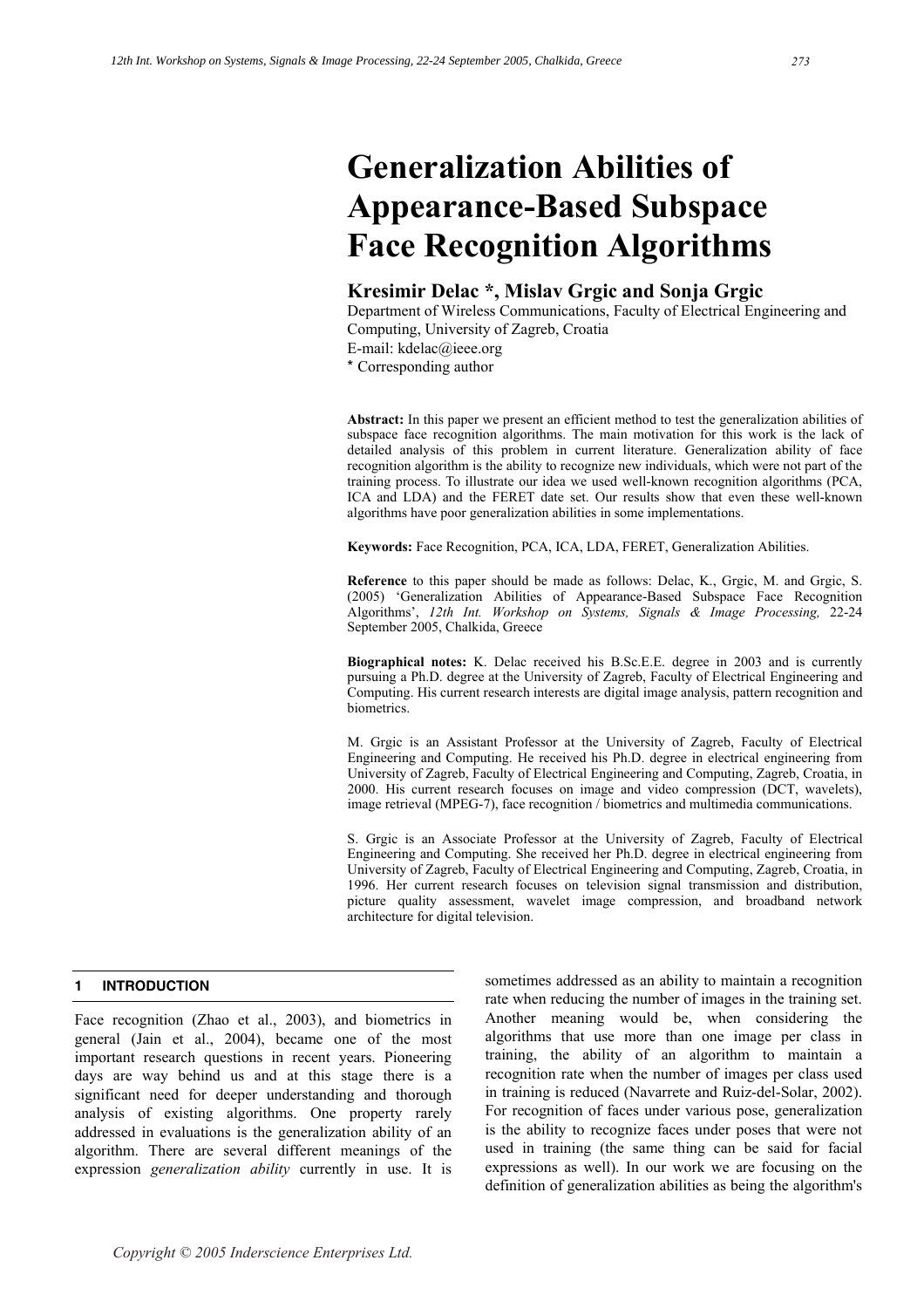ability to recognize images that were not part of the training process. Since we have used well-known subspace face recognition algorithms and FERET (Phillips et al., 2000) database images and nomenclature to illustrate our idea, we can restate the definition as *the ability to recognize individuals that were not part of the training set when computing the subspace*. Being more precise, we investigate the effect that an overlap between images used as a training set (T) and images used in gallery (G) has on recognition rate. The generalization ability of a specific algorithm is better if recognition rate does not depend on overlap between T and G. Our results show that, out of 12 tested algorithms, 4 algorithms show significant differences at rank 1 recognition rates across various overlaps of T and G and thus have poor generalization abilities.

The rest of this paper is organized as follows: Section 2 gives a brief overview of algorithms, Section 3 describes experimental setup, Section 4 reports the results and Section 5 concludes the paper.

#### **2 SUBSPACE FACE RECOGNITION**

We used three most popular subspace projection methods currently used in face recognition to illustrate our idea:

*PCA.* Given an *s*-dimensional vector representation of each face in a training set of images, Principal Component Analysis (PCA) (Turk and Pentland, 1991) tends to find a *t*dimensional subspace whose basis vectors correspond to the maximum variance direction in the original image space. This new subspace is normally lower dimensional  $(t \ll s)$ . If the image elements are considered as random variables, the PCA basis vectors are defined as eigenvectors of the scatter matrix.

*ICA.* Independent Component Analysis (ICA) (Bartlett et al., 2002) minimizes both second-order and higher-order dependencies in the input data and attempts to find the basis along which the data (when projected onto them) are *statistically independent*. Bartlett et al. provided two architectures of ICA for face recognition task: *Architecture I* – statistically independent basis images (ICA1 in our experiments), and *Architecture II* – factorial code representation (ICA2 in our experiments).

*LDA.* Linear Discriminant Analysis (LDA) (Belhumeur et al., 1996) finds the vectors in the underlying space that best discriminate among classes. For all samples of all classes the between-class scatter matrix  $S_B$  and the within-class scatter matrix  $S_W$  are defined. The goal is to maximize  $S_B$ while minimizing  $S_W$ , in other words, maximize the ratio  $\det|S_B|$  /  $\det|S_W|$ . This ratio is maximized when the column vectors of the projection matrix are the eigenvectors of  $(S_W^{-1})$  $\cdot S_B$ ).

*Metrics.* We combine three well-known metrics with the described projection methods: L1, L2 and cosine distance (C in out experiments), thus yielding 12 different algorithms (projection-metric combinations). Nearest neighbour algorithm is used in the matching stage.

#### **3 EXPERIMENTAL SETUP**

We used standard FERET database. All images used in this experiment were first preprocessed using standard steps (spatial transformations, cropping, histogram adjusting to the range of values from 0 to 255). After this, all images were resized to be the size of  $60 \times 50$  pixels.

To obtain the information we need about recognition rates of projection-metric combinations (algorithms), we made five different test sets for five different percentages of overlap between T and G (0%, 25%, 50%, 75% and 100%). 0% of overlap means that no image from G is part of T (actually, even no class from G is part of T in our case). 100% of overlap means that all images from G were used in T as well. Probe set (P) is always a set of images different from T and G.

FERET dataset consists of 3,816 images of 1,201 classes (different persons). We decided to use three images per class in training since that is the bear minimum for LDA to work properly. Thus, for our needs we have chosen two sets of images from the database: 1) images of those persons for which there are three images/class (SET 3) and 2) images of those persons for which there are four images/class (SET 4). 130 classes were randomly chosen in the SET  $3$ and another 130 different classes in the SET\_4. Consequently, there were  $3 \times 130 = 390$  images in SET 3 and  $4 \times 130 = 520$  images in SET 4. We needed those two separate sets to achieve different overlaps. For example, the 25% overlap was achieved by taking 98 classes  $(3 \times 98)$  = 294 images) from SET\_3 and 32 classes  $(3 \times 32 = 96$ images) from SET 4. Since we use three images per class for training, we always have one image per class from SET 4 never used in training, which is used in the probe set. After training, we take one image per class of those  $3 \times$ 32 images from SET\_4 that were used in T and one image from the rest of 98 classes from SET\_4 and thus yield a gallery of 130 images (one image per class). This gives us the overlap between T and G of 25% (32/130  $\approx$  0.25). From the explanation above it is obvious that, apart from the images that overlap in T and G, the rest of the training set consists of persons that are not used in the recognition stage. This way we actually test if an algorithm is tuned to a specific gallery or a specific set of people. From those  $3 \times$ 130 = 390 images used in training, PCA derived 389 meaningful eigenvectors. We decided to keep the top 40% of those, corresponding to largest eigenvalues. This way a new 160 dimensional subspace was derived (160/389  $\approx$ 0.41). PCA based algorithms used this space for recognition. This space was also the input for ICA, which yielded a 160 dimensional space as well (both for ICA1 and ICA2). LDA, however, yielded only 129 dimensional space since it can produce a maximum of  $c - 1$  basis vectors (*c* being the number of classes). All of those were kept to stay as close as possible to the dimensionality of PCA and ICA.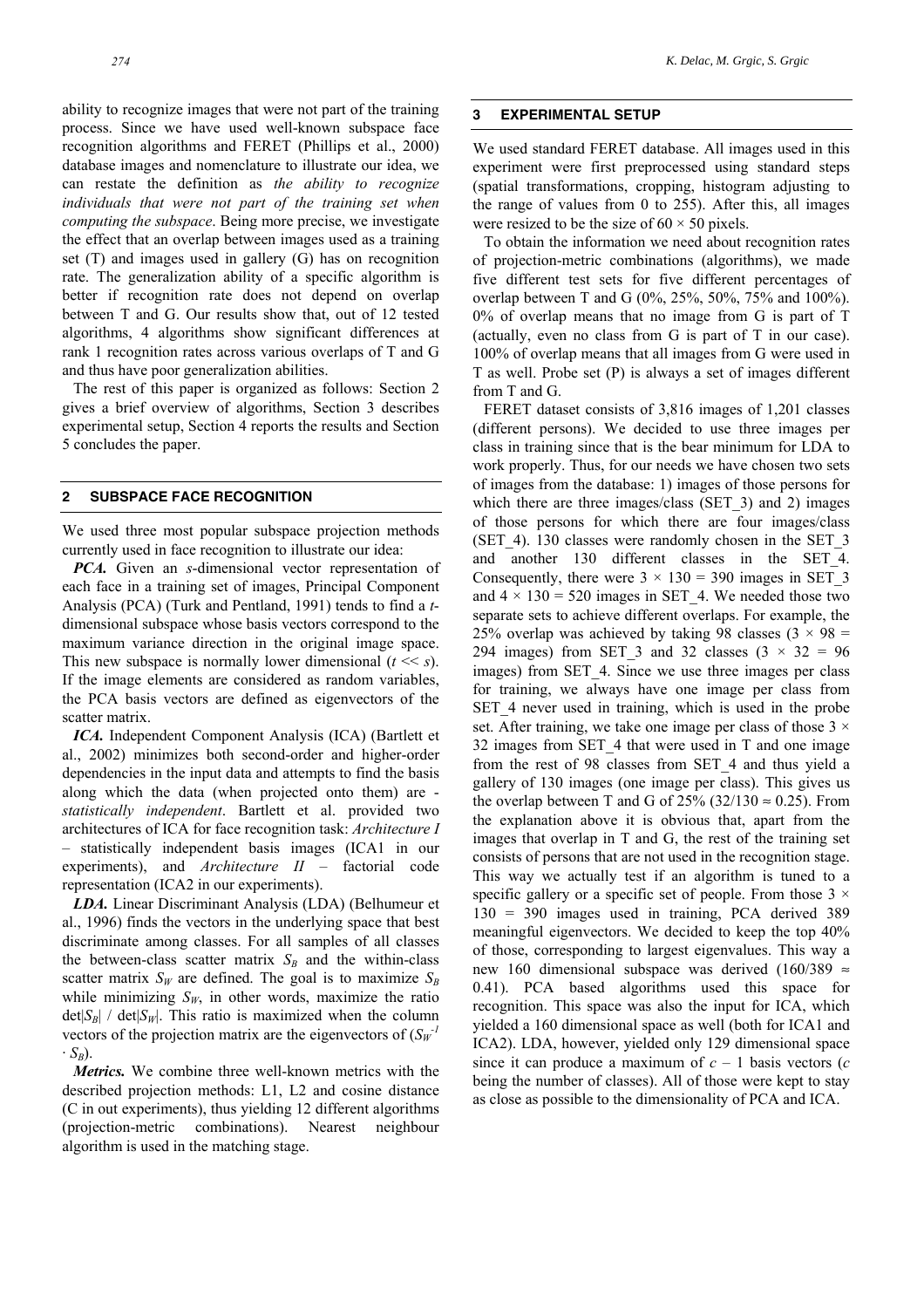Results of our experiments are shown in Table 1 and Figure 1. Table 1 presents recognition rate results at rank 1 for 12 tested algorithms at a given percentage of T and G overlap  $(0\% - 100\%)$ . These results are also presented in Figure 1. Our hypothesis is: closer that graph in Figure 1 is to a horizontal line, the better the generalization abilities of a specific algorithm are. We can see that, although the difference in algorithm's performance is not extreme, it is noticeable. Before we can draw any further conclusions we need to determine if the algorithm's performance is really significantly different for different overlaps, because we can not make any strong conclusions from the visual inspection of the results presented in Figure 1. So, we decided to use hypothesis testing. Two testing techniques were used; a classic statistical *z*-test and a newly introduced *McNemar's test* (Yambor et al., 2002; Yang et al., 2005). The results are shown in Table 2. We decided to test two extreme results for a given algorithm (minimum and maximum number of images correctly recognized – *Score* in Table 2) and see if the difference between algorithm's performance at overlaps for which those results were achieved is significant (the *S* columns in Table 2). *z*-test will give us the answer to the question: *is the difference significant considering the probe set as a whole*? To perform this test we pose our hypotheses as follows: *H1*) Algorithm correctly recognizes images more often at overlap X then at overlap Y, and *H0*) There is no difference in how it performs at different overlaps. To be able to claim that *H1* is true we need to establish that the probability of *H0* (*p*(*H0*)) is very small. Variable z is calculated and  $p(H0)$  is determined. It can be seen that, given the standard 0.05 cutoff, the only significant difference in performance across various overlaps is recorded for ICA2+L1. This is also obvious from the plot in Figure 1. However, when we took a closer look at Figure 1 we noticed that the difference in performance could (or should) be significant for some other algorithms as well. Thus, we decided to use a more discriminating McNemar's test. McNemar's test is a null hypothesis statistical test based on a Bernoulli model and it will give us more precise results because it takes full advantage of our experimental protocol (similar to Yambor et al., 2002). We redefined our hypotheses as: *H1*) when algorithm's performances at overlap X and overlap Y differ on a particular image, algorithm is more likely to correctly recognize it at overlap X, and *H0*) when algorithm's performances differ on a particular image at overlap X and overlap Y, algorithm is equally likely to correctly recognize it for both overlaps. For details on both tests please refer to (Yambor et al., 2002). *p*(*H0*) is again calculated and now we can see that four algorithms actually perform significantly different (the same 0.05 cutoff is used).

We can now safely conclude that ICA1+L2, ICA1+C, ICA2+L1 and LDA+L2 have worse generalization abilities than other tested algorithms since they perform significantly different when the percentage of overlap between T and G changes. If we now take a closer look at the values of *p(H0)* for the McNemar's test, we can see that *p(H0)* of four more algorithms (PCA+L2, ICA1+L1, LDA+L1 and LDA+C) is close to rejection since the values of  $p(H0)$  are of the same magnitude as the 0.05 cutoff. Moreover, algorithms for which the *p(H0)* value is large have very good generalization abilities, and they are: PCA+L1, PCA+C, ICA2+L2 and ICA2+C.

**Table 1.** *Recognition rates at rank 1*

|           | <b>Percentage of T and G Overlap</b> |       |       |       |       |  |  |  |  |
|-----------|--------------------------------------|-------|-------|-------|-------|--|--|--|--|
| Alg.      | 0%                                   | 25%   | 50%   | 75%   | 100%  |  |  |  |  |
| PCA+L1    | 67.6%                                | 69.2% | 70.0% | 67.6% | 68.4% |  |  |  |  |
| PCA+L2    | 59.2%                                | 63.8% | 65.3% | 66.1% | 66.1% |  |  |  |  |
| $PCA+C$   | 61.5%                                | 65.3% | 66.9% | 66.9% | 66.9% |  |  |  |  |
| $ICA1+L1$ | 58.4%                                | 65.3% | 65.3% | 66.1% | 66.9% |  |  |  |  |
| $ICA1+L2$ | 59.2%                                | 64.6% | 65.3% | 69.2% | 67.6% |  |  |  |  |
| $ICA1+C$  | 60.0%                                | 65.3% | 65.3% | 68.4% | 66.1% |  |  |  |  |
| ICA2+L1   | 63.8%                                | 56.9% | 53.0% | 49.2% | 46.1% |  |  |  |  |
| ICA2+L2   | 61.5%                                | 67.6% | 66.9% | 66.9% | 63.8% |  |  |  |  |
| $ICA2+C$  | 73.8%                                | 80.0% | 77.6% | 77.6% | 80.0% |  |  |  |  |
| $LDA+L1$  | 59.2%                                | 62.3% | 65.3% | 63.8% | 66.9% |  |  |  |  |
| LDA+L2    | 58.4%                                | 65.3% | 66.1% | 66.9% | 67.6% |  |  |  |  |
| LDA+C     | 61.5%                                | 65.3% | 66.9% | 66.9% | 68.4% |  |  |  |  |

**Table 2.** *Results of hypotheses testing*

|           | <b>Score</b> |     | z-test |       |   | <b>McNemar</b> |   |
|-----------|--------------|-----|--------|-------|---|----------------|---|
| Alg.      | mın          | max | z      | p(H0) | S | p(H0)          | S |
| $PCA+L1$  | 88           | 91  | 0.402  | 0.368 | N | 0.3679         | N |
| PCA+L2    | 77           | 86  | 1.154  | 0.205 | N | 0.0998         | N |
| PCA+C     | 80           | 87  | 0.906  | 0.265 | N | 0.1553         | N |
| $ICA1+L1$ | 76           | 87  | 1.411  | 0.148 | N | 0.0631         | N |
| $ICA1+L2$ | 77           | 90  | 1.682  | 0.097 | N | 0.0235         | Y |
| $ICA1+C$  | 78           | 89  | 1.423  | 0.145 | N | 0.0401         | Y |
| $ICA2+L1$ | 60           | 83  | 2.867  | 0.007 | Y | 0.0005         | Y |
| $ICA2+L2$ | 80           | 88  | 1.038  | 0.233 | N | 0.1465         | N |
| $ICA2+C$  | 96           | 104 | 1.178  | 0.199 | N | 0.1147         | N |
| LDA+L1    | 77           | 87  | 1.285  | 0.175 | N | 0.0717         | N |
| $LDA+L2$  | 76           | 88  | 1.542  | 0.121 | N | 0.0365         | Y |
| LDA+C     | 80           | 89  | 1.170  | 0.201 | N | 0.0939         | N |

#### **5 CONCLUSION AND FURTHER WORK**

We have presented an efficient approach to evaluating generalization abilities of subspace face recognition algorithms. To illustrate it we used well-known algorithms (PCA, ICA and LDA) and FERET data set. t was shown that, when submitted to this kind of testing, 4 out of 12 tested algorithms gave significantly different recognition results at rank 1 for different T and G overlap percentages. They are namely: ICA1+L2, ICA1+C, ICA2+L1 and LDA+L2. Algorithms PCA+L1, PCA+C, ICA2+L2 and ICA2+C have shown very good generalization abilities, even when subject to this kind of rigorous testing. Visual inspection of the proposed graph is in some cases enough but we strongly recommend the use of statistical hypothesis tests as well. It was shown that classic statistical *z*-test confirms conclusions based on the visual inspection of the graphs, but a newly introduced *McNemar's test* is more discriminating and produces more precise results.